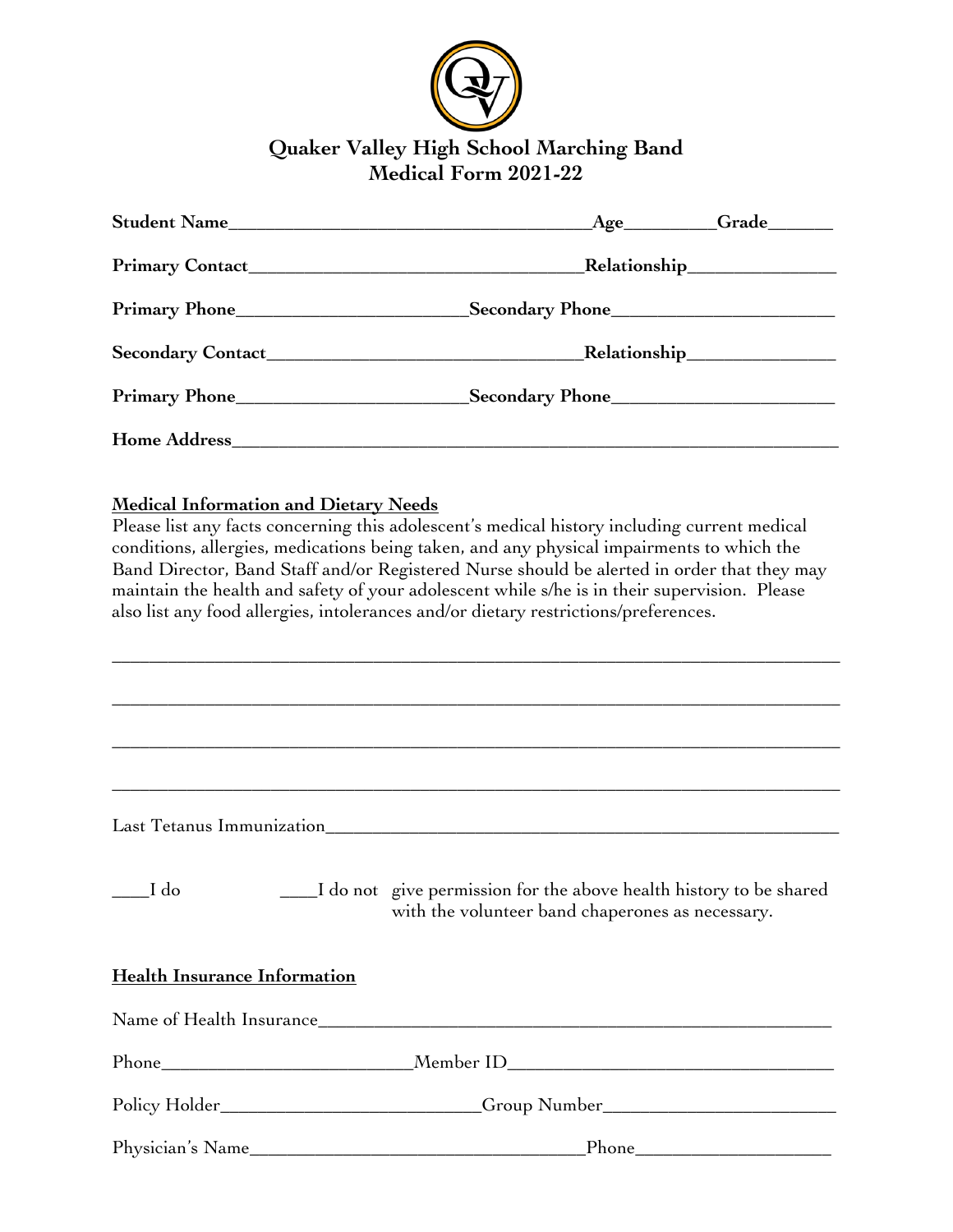## **Treatment Authorization for Emergency Medical Care**

## **PART I** *OR* **PART II MUST BE COMPLETED.**

#### **Part I: Grant to Consent**

I hereby give consent for the following medical care in the event reasonable attempts to contact me have been unsuccessful. I hereby give my consent for: (1) The Band Director and/or any member of the Band Staff, including the Registered Nurse to use their discretion to call 911 as deemed necessary; (2) the administration of any treatment deemed necessary by the appropriate medical professionals; and (3) the transfer of my adolescent to any hospital reasonably accessible.

This authorization does not cover major surgery unless the medical opinions of two other licensed physicians or dentists, concurring in the necessity for such surgery, are obtained prior to the performance of such surgery and I have not been able to be contacted by either any Quaker Valley school authorities or their designee(s).

I also agree to pay the entire costs and fees contingent on emergency medical care or treatment for my adolescent as secured or authorized under this consent.

NOTE: Every effort will be made to notify the parent/guardian in case of an emergency.

\_\_\_\_\_\_\_\_\_\_\_\_\_\_\_\_\_\_\_\_\_\_\_\_\_\_\_\_\_\_\_\_\_\_\_\_\_\_\_\_\_\_\_\_\_\_\_\_\_\_\_\_\_\_\_\_\_Date\_\_\_\_\_\_\_\_\_\_\_\_\_\_\_\_

Signature of Parent/Guardian to Consent

### **Part II: Refusal to Consent**

I do NOT give consent for emergency medical treatment of my child. In the event of illness or injury requiring emergency treatment, I wish the Quaker Valley school authorities to take the following action:

\_\_\_\_\_\_\_\_\_\_\_\_\_\_\_\_\_\_\_\_\_\_\_\_\_\_\_\_\_\_\_\_\_\_\_\_\_\_\_\_\_\_\_\_\_\_\_\_\_\_\_\_\_\_\_\_\_\_\_\_\_\_\_\_\_\_\_\_\_\_\_\_\_\_\_\_\_\_

\_\_\_\_\_\_\_\_\_\_\_\_\_\_\_\_\_\_\_\_\_\_\_\_\_\_\_\_\_\_\_\_\_\_\_\_\_\_\_\_\_\_\_\_\_\_\_\_\_\_\_\_\_\_\_\_\_\_\_\_\_\_\_\_\_\_\_\_\_\_\_\_\_\_\_\_\_\_

\_\_\_\_\_\_\_\_\_\_\_\_\_\_\_\_\_\_\_\_\_\_\_\_\_\_\_\_\_\_\_\_\_\_\_\_\_\_\_\_\_\_\_\_\_\_\_\_\_\_\_\_\_\_\_\_\_Date\_\_\_\_\_\_\_\_\_\_\_\_\_\_\_\_

Signature of Parent/Guardian for Refusal to Consent

## **MEDICATION ADMINISTRATION CONSENT**

(To be completed by Parent/Guardian): I give my permission for my adolescent, \_\_\_\_\_\_\_\_\_\_\_\_\_\_\_\_\_\_\_\_\_\_\_\_\_\_\_\_\_\_\_\_\_\_, to receive the following medication(s) according to label directions by the registered nurse accompanying the Quaker Valley High School Marching Band under physician's standing orders (no physician's medication orders are needed for the three medications listed below). I also authorize, as needed, the sharing of information related to my adolescent's health between the registered nurse and my adolescent's health care provider. I will comply with the procedure listed on the following page related to the dispensing of medication at Marching Band events. \_I do \_I do not authorize my adolescent to receive acetaminophen \_I do \_I do not authorize my adolescent to receive ibuprofen

\_I do \_I do not authorize my adolescent to receive Benadryl.

| Parent/Guardian Signature: | Date            |
|----------------------------|-----------------|
| Primary Phone              | Secondary Phone |